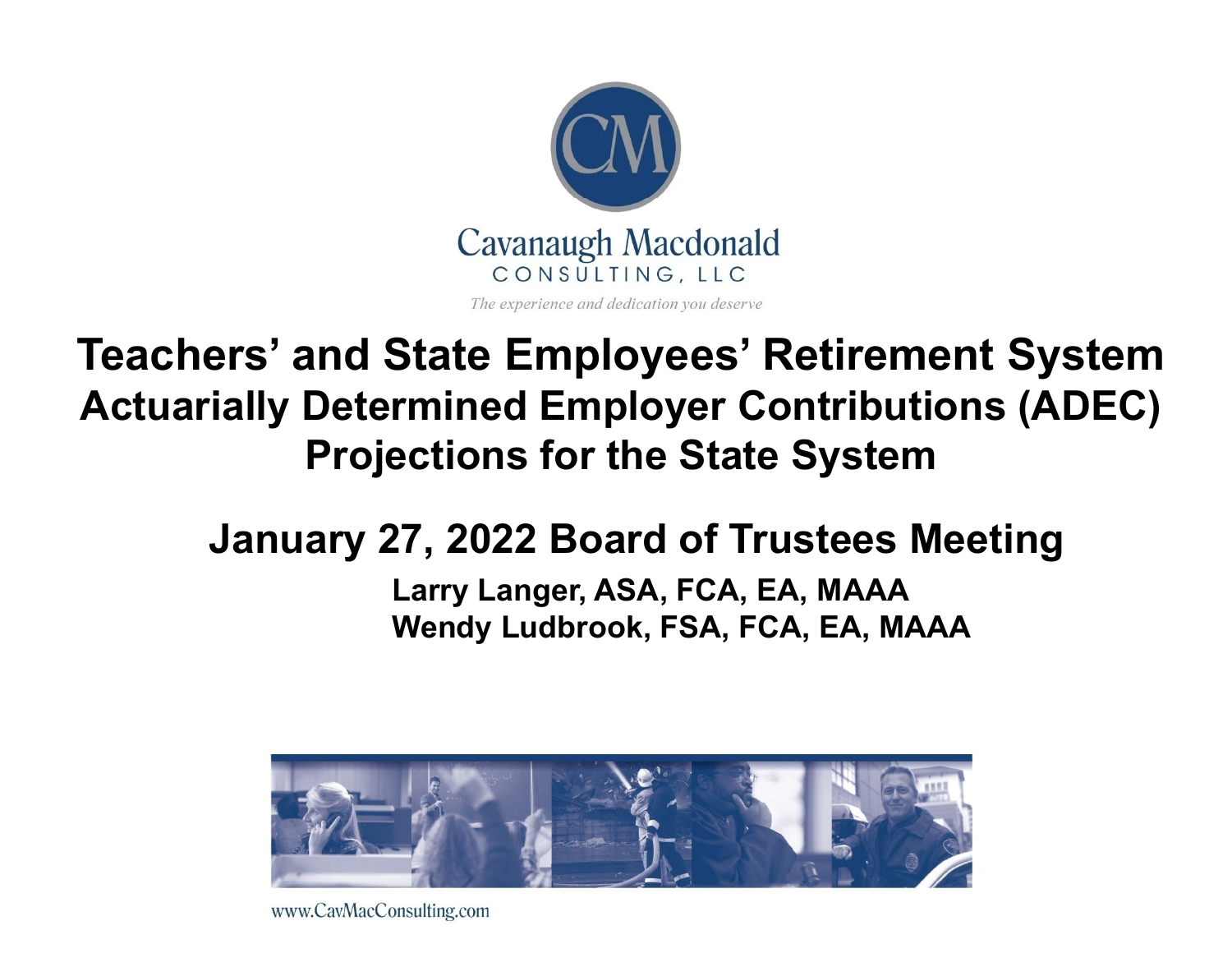

#### **Projections**

- $\blacktriangleright$  Projections of contribution requirements and funded status into the future can be helpful planning tools for stakeholders. This section provides deterministic projections of the actuarial valuation under the assumptions used in the December 31, 2020 valuation.
- $\blacktriangleright$  Key Projection Assumptions
	- Valuation interest rate of 6.50% for all years in conjunction with direct rate smoothing of the employer contribution rate over a 5-year period beginning July 1, 2023.
	- $\blacksquare$ 9.60% investment return on market value of assets for 2021 and 6.5% return after 2021.
	- $\blacksquare$  Actuarial assumptions and methods as described in Appendix D of the December 31, 2020 valuation report. All future demographic experience is assumed to be exactly realized.
	- $\blacksquare$  The contribution rate under the Employer Contribution Rate Stabilization Policy (ECRSP) is contributed until fiscal year ending 2027.
	- $\blacksquare$ The actuarially determined employer contribution rate is contributed for fiscal years ending 2027 and beyond.
	- $\blacksquare$  The sum of the "normal contribution" and the "accrued liability contribution" shall not be less than the employee contributions, which is currently 6%.
	- $\blacksquare$ 0% increase in the total active member population
	- $\blacksquare$ No cost-of-living adjustments granted
	- $\blacksquare$ Future pay increases based on long-term salary increase assumptions
- $\blacktriangleright$  The ECRSP adopted by the Board of Trustees on April 29, 2021 requires that recommended contributions be 0.35% of payroll greater than the appropriated contribution during the prior year, with the following bounds: (1) contributions may not be less than the actuarially determined employer contribution (ADEC) rate and (2) contributions may not be greater than a contribution determined using the same assumptions used to calculate the ADEC but using a discount rate equal to the long-term Treasury bond yield.
- $\blacktriangleright$ In addition, we have provided two other deterministic projection. One is based on the assumptions in the baseline deterministic projection, including an asset return of 6.50% for calendar year 2021, and also includes the one-time supplements approved for December 2021 and October 2022, . The other also includes the supplements and is based on the assumptions in the baseline deterministic projection except that it is based asset return of 9.6% for calendar year 2021.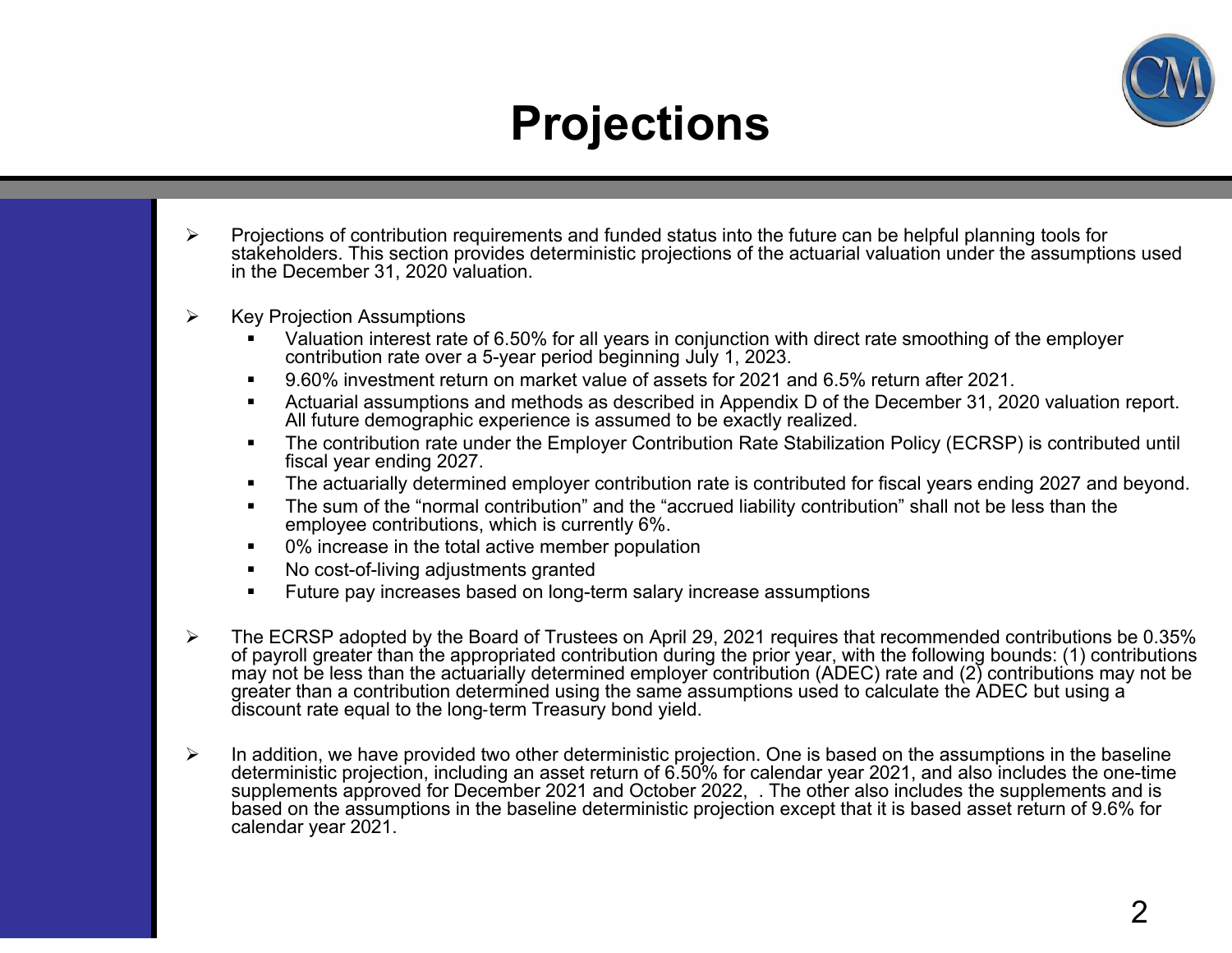

#### **Projected Contribution Rates**



Estimated returns are 3.1% higher than expected. Therefore, we are projecting that the unfunded actuarial accrued liability will be lower than previously expected resulting in lower employer contribution rates. The stable contribution rates do not include the one-time supplement paid in December 2021 of approximately \$106M which increased the 2022 rate by 0.64%, the one-time supplement to be paid in October 2022 of approximately \$155M which will increase the 2023 rate by 0.93% and the additional 0.05% of pay contribution from the Unfunded Liability Solvency Reserve.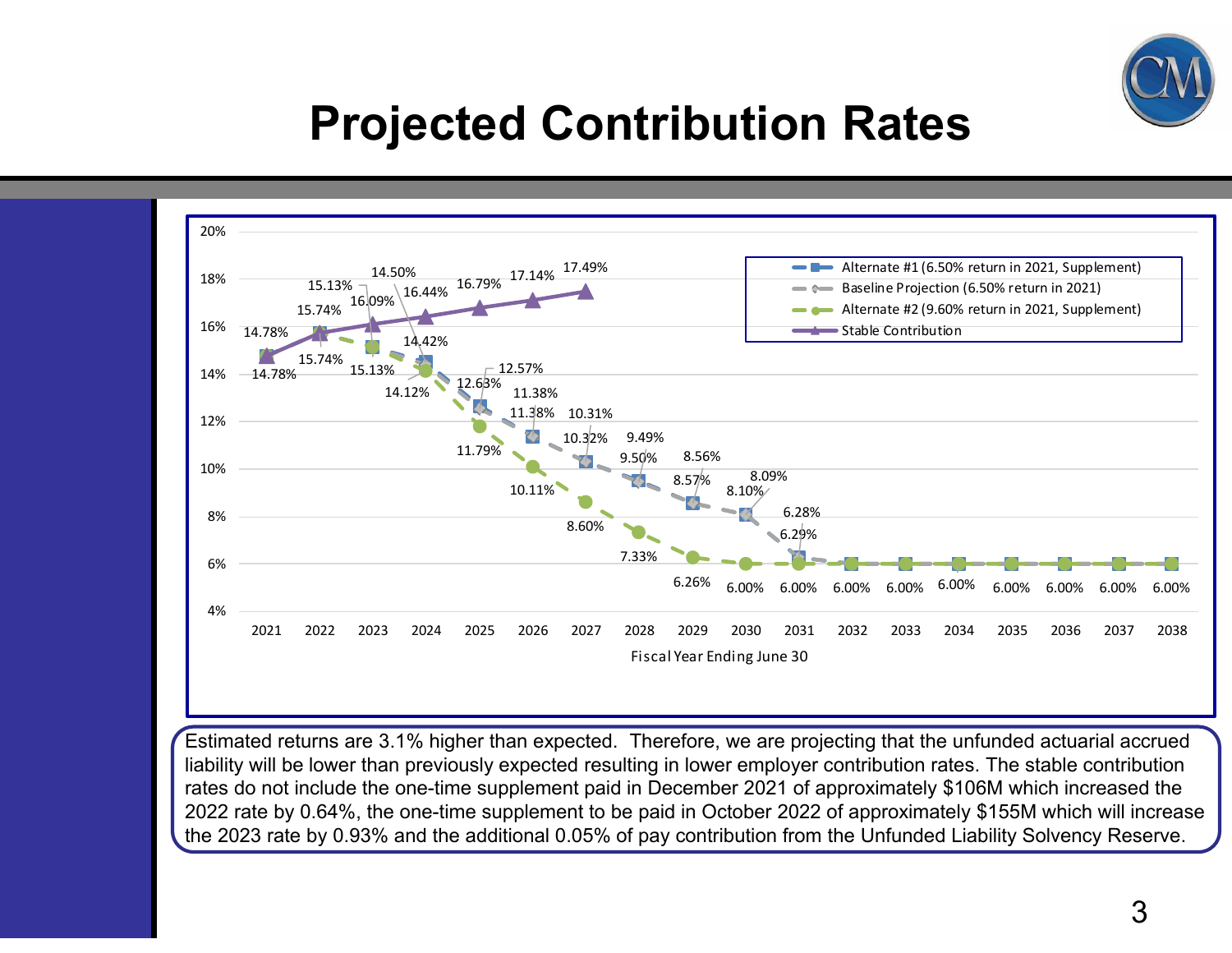

#### **Projected Funded Ratio**



Estimated returns are 3.1% higher than expected. Therefore, we are projecting that the unfunded actuarial accrued liability will be lower resulting in higher funded ratios.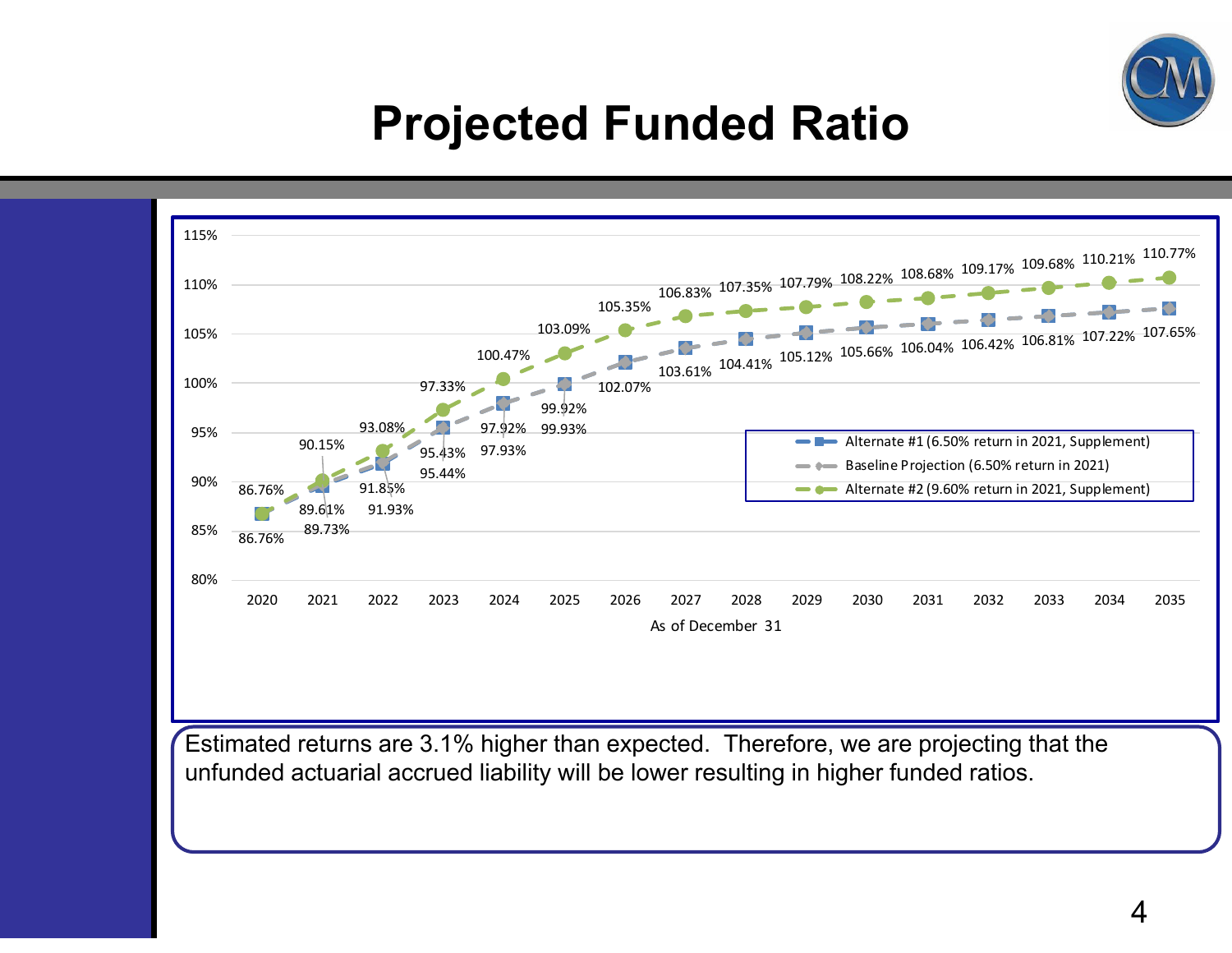#### **Certification**



Future actuarial measurements may differ significantly from current measurements due to plan experience differing from that anticipated by the economic and demographic assumptions, increases or decreases expected as part of the natural operation of the methodology used for these measurements, and changes in plan provisions or applicable law. Because of limited scope, Cavanaugh Macdonald performed no analysis of the potential range of such future differences, except for some limited analysis in financial projections or required disclosure information. Results prior to December 31, 2017 were provided by the prior consulting actuary.

In order to prepare the results in this study, we have utilized appropriate actuarial models that were developed for this purpose. These models use assumptions about future contingent events along with recognized actuarial approaches to develop the needed results.

We meet the Qualification Standards of the American Academy of Actuaries to render the actuarial opinions contained in this report. This report has been prepared in accordance with all applicable Actuarial Standards of Practice, and we are available to answer questions about it.

Principal and Consulting Actuary **Consulting Actuary** 

Larry Langer, ASA, EA, FCA, MAAA Wendy Ludbrook, FSA, EA, FCA, MAAA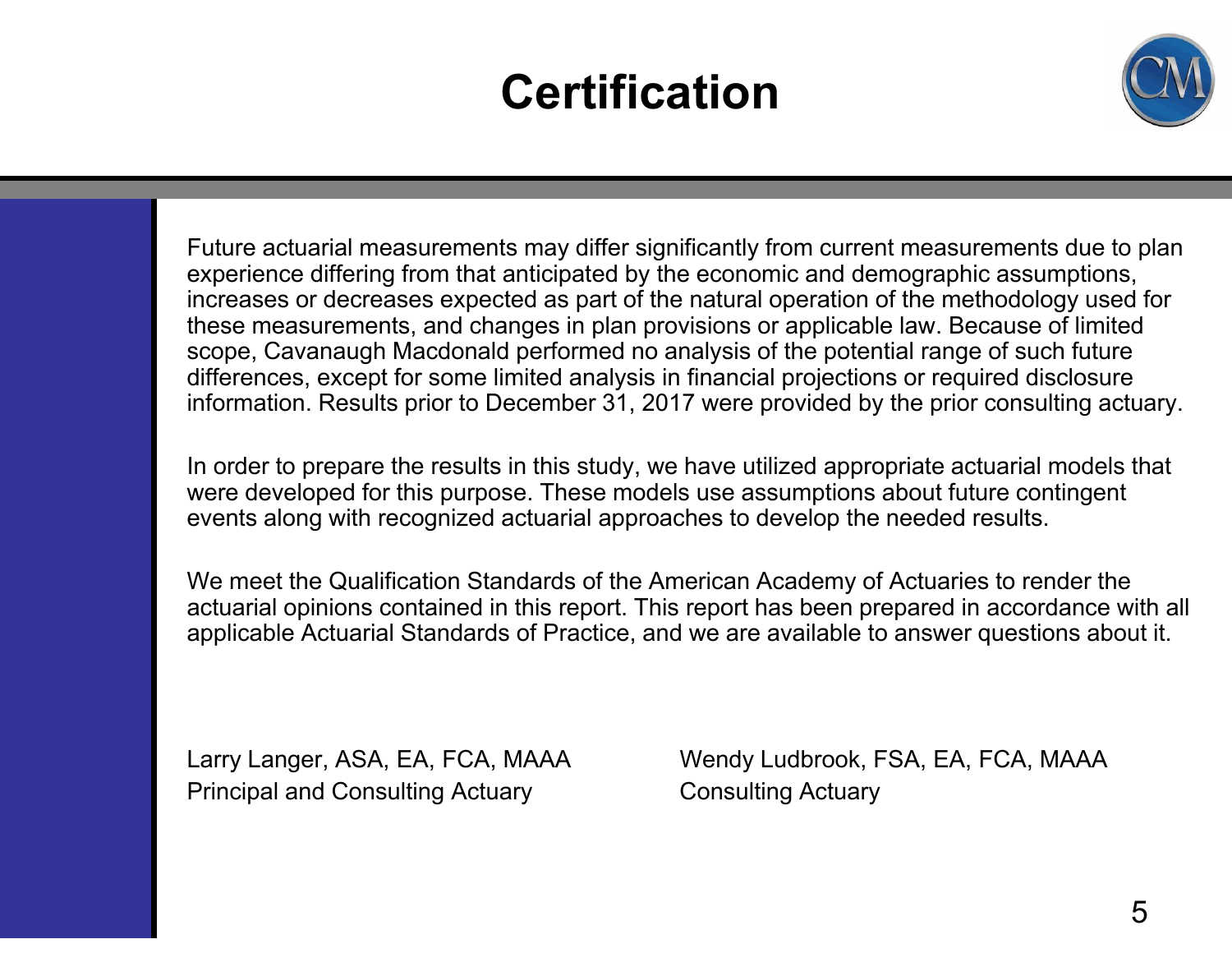

# **APPENDIX**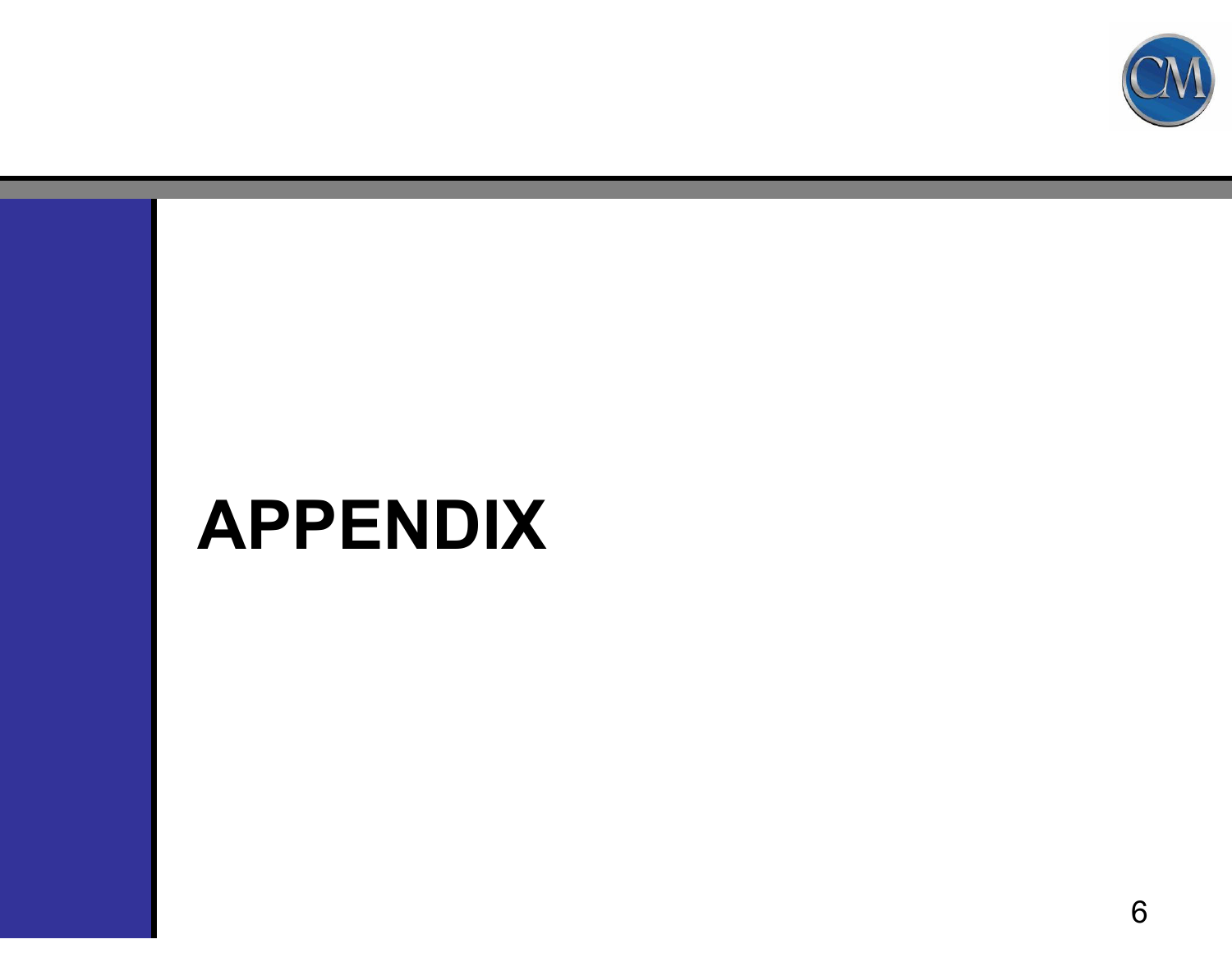## **Fiscal Year Contribution Projection**



#### **9.60% Return in 2021, 6.50% Return Thereafter, Includes Dec 2021 and Oct 2022One‐Time Supplements**

| <b>Fiscal Year</b><br><b>Ending</b> | <b>Employer</b><br><b>Contribution Rate</b> | <b>Employer</b><br><b>Contribution</b> | <b>Member</b><br><b>Contribution</b>        | <b>Benefit Payments</b><br>(Val Year) | <b>Payroll</b>                              |
|-------------------------------------|---------------------------------------------|----------------------------------------|---------------------------------------------|---------------------------------------|---------------------------------------------|
| 6/30/2023                           | 17.07%*                                     | 2,893,854,000<br>\$                    | $\boldsymbol{\mathsf{\$}}$<br>1,017,172,000 | (5,294,049,000)<br>$\mathfrak{S}$     | $\boldsymbol{\mathsf{S}}$<br>16,952,867,000 |
| 6/30/2024                           | 16.44%                                      | 2,849,542,000                          | 1,039,979,000                               | (5, 511, 348, 000)                    | 17,332,983,000                              |
| 6/30/2025                           | 16.79%                                      | 2,978,468,000                          | 1,064,372,000                               | (5,528,829,000)                       | 17,739,533,000                              |
| 6/30/2026                           | 17.14%                                      | 3, 114, 384, 000                       | 1,090,216,000                               | (5,704,718,000)                       | 18,170,267,000                              |
| 6/30/2027                           | 17.49%                                      | 3,256,414,000                          | 1,117,123,000                               | (5,888,642,000)                       | 18,618,717,000                              |
| 6/30/2028                           | 7.33%                                       | 1,398,990,000                          | 1, 145, 149, 000                            | (6,084,751,000)                       | 19,085,817,000                              |
| 6/30/2029                           | 6.26%                                       | 1,225,294,000                          | 1,174,403,000                               | (6, 280, 198, 000)                    | 19,573,383,000                              |
| 6/30/2030                           | 6.00%                                       | 1,204,798,000                          | 1,204,798,000                               | (6,482,013,000)                       | 20,079,967,000                              |
| 6/30/2031                           | 6.00%                                       | 1,236,414,000                          | 1,236,414,000                               | (6,689,143,000)                       | 20,606,900,000                              |
| 6/30/2032                           | 6.00%                                       | 1,269,489,000                          | 1,269,489,000                               | (6,899,663,000)                       | 21, 158, 150, 000                           |
| 6/30/2033                           | 6.00%                                       | 1,303,967,000                          | 1,303,967,000                               | (7, 108, 082, 000)                    | 21,732,783,000                              |
| 6/30/2034                           | 6.00%                                       | 1,339,809,000                          | 1,339,809,000                               | (7, 312, 132, 000)                    | 22,330,150,000                              |
| 6/30/2035                           | 6.00%                                       | 1,377,226,000                          | 1,377,226,000                               | (7, 513, 816, 000)                    | 22,953,767,000                              |
| 6/30/2036                           | 6.00%                                       | 1,416,312,000                          | 1,416,312,000                               | (7, 710, 307, 000)                    | 23,605,200,000                              |
| 6/30/2037                           | 6.00%                                       | 1,457,166,000                          | 1,457,166,000                               | (7,905,727,000)                       | 24,286,100,000                              |
| 6/30/2038                           | 6.00%                                       | 1,499,949,000                          | 1,499,949,000                               | (8,026,670,000)                       | 24,999,150,000                              |
| 6/30/2039                           | 6.00%                                       | 1,545,139,000                          | 1,545,139,000                               | (8,207,190,000)                       | 25,752,317,000                              |
| 6/30/2040                           | 6.00%                                       | 1,592,707,000                          | 1,592,707,000                               | (8,370,001,000)                       | 26,545,117,000                              |

\*Includes the policy rate of 16.09% plus the rate increase of 0.93% needed to pay for the October 2022 One-Time Supplement and the 0.05% additional contribution from the Unfunded Liability Solvency Reserve